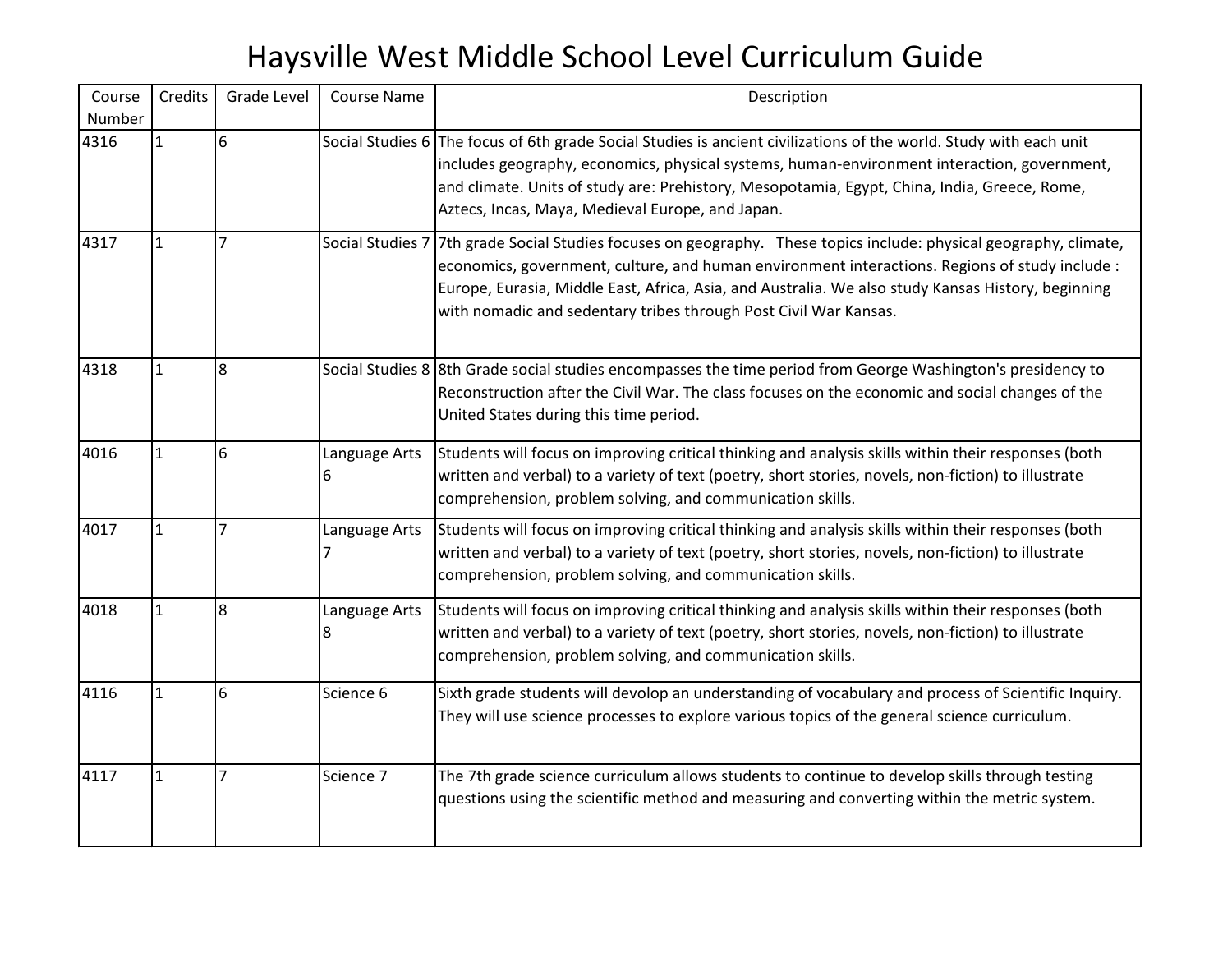| 4118                   | $\mathbf{1}$   | 8                      | Science 8                    | The 8th grade science courses consist of the study of the scientific method and science as inquiry.<br>Students will study topics that will prepare them for various high school science courses.                                                                                                                                                                                                                                                                                                                                                                                                                                                                   |
|------------------------|----------------|------------------------|------------------------------|---------------------------------------------------------------------------------------------------------------------------------------------------------------------------------------------------------------------------------------------------------------------------------------------------------------------------------------------------------------------------------------------------------------------------------------------------------------------------------------------------------------------------------------------------------------------------------------------------------------------------------------------------------------------|
| 4861                   | $\overline{2}$ | 6                      | Reading<br>Concepts          | Specifically designed and customized reading instruction for students with serious and persistant<br>reading difficulties. Taught in whole group and small group setting. Progress monitoring at least<br>twice a month on target skills to ensure adequate progress and learning with instructional changes<br>made when adequate growth is not demonstrated, diagnostic assessment determines the focus and<br>pacing of instruction. Instruction emphasises phonic skills, word recognition, fluency, vocabulary<br>and comprehension. Individualized to address specific needs of the students. 2 hour class periods<br>in addition 1 hour Language Arts class. |
| 4862,<br>4872,<br>4882 | $\mathbf{1}$   | 6-8, by grade<br>level | Reading<br><b>Strategies</b> | A reading class specifically designed to accelerate the reading growth of students with marked<br>reading difficulties. Strategic monitoring once a month on skills to ensure adequate progress and<br>learning; diagnostic assessment is done to determine the focus and pacing of instruction.<br>Instruction emphasizes vocabulary, and comprehension. This is in addition to 1 hour of Language<br>Arts.                                                                                                                                                                                                                                                        |
| 4296,<br>4201          | $\mathbf{1}$   | $\overline{8}$         | Algebra                      | Algebra I is an honors class for 8th grade students. Passing Pre-Algebra and teacher<br>recommendation are pre-requisites for being enrolled in Algebra I. Topics include solving linear<br>equations, inequalities and systems of equations, functions, graphing, exponents, polynomials,<br>factoring, and radicals. Students will be expected to be actively involved in their learning through<br>asking questions, working with others, and making connections.                                                                                                                                                                                                |
| 4281,<br>4294,<br>4295 | $\mathbf{1}$   | 8                      | Math 8                       | Math 8 is a grade level class for 8th graders. This course continues to build off of previous<br>knowledge. Topics include number classification, integers, solving equations, graphing, exponents,<br>radicals, functions, line and angle relationships, the Pythagorean Theorum, the Distance Formula,<br>surface area, and volume. Students will be expected to be actively involved in their learning<br>through asking questions, working with others, and making connections.                                                                                                                                                                                 |
| 4217,<br>4293          | 1              | 7                      | Math 7                       | Math 7 is a grade-level course for 7th grade students. It is a bridge to Math 8 linking the<br>mathematical process with patterns, relationships, and Algebraic thinking. Topics covered in this<br>course are: the number system, ratios and proportions, expressions and equations, geometry, and<br>probability and statistics. Active participation and a willingness to accept new challenges will be<br>encouraged in this course.                                                                                                                                                                                                                            |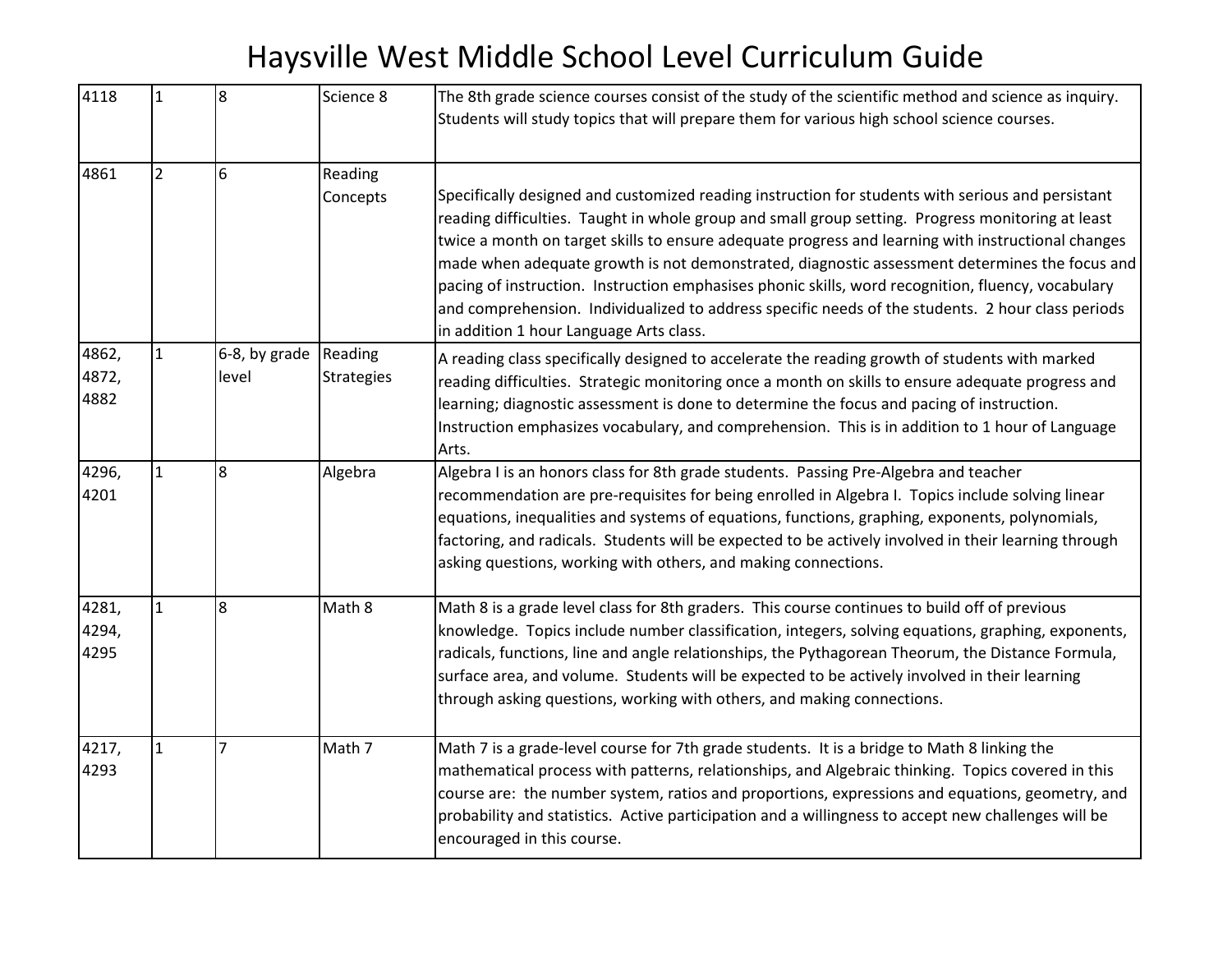| 4216,                           | $\mathbf{1}$ | 6     | Math 6             |                                                                                                                                                                                                                                                                                                                                                                                                                                                                                      |
|---------------------------------|--------------|-------|--------------------|--------------------------------------------------------------------------------------------------------------------------------------------------------------------------------------------------------------------------------------------------------------------------------------------------------------------------------------------------------------------------------------------------------------------------------------------------------------------------------------|
| 4291                            |              |       |                    | Math 6 is a grade level course for 6th grade students. It continues to foster and support elementary<br>mathematics and is a bridge to 7th grade linking the mathematical process with patterns,<br>relationships and Algebraic thinking. Topics covered in this course are: the number system, ratios<br>and proportions, expressions and equations, geometry and statistics. Active participation and a<br>willingness to accept new challenges will be encouraged in this course. |
| 4290,<br>4292,<br>4214,<br>4215 | 1            | $6-8$ |                    | Math Concepts Math Concepts is a course that provides a slower pace and a more individual approach for the grade<br>level curriculum. Modifications are made on an individual basis based on the student's Individual<br>Education Plan. This is a 2 hour class.                                                                                                                                                                                                                     |
| 4261                            | $\mathbf{1}$ | 6     | Math 6<br>Advanced | This is an advanced course designed to challenge 6th grade material, but also give them a head start<br>on 7th grade concepts. Topics covered in this course are: the number system, ratios and<br>proportions, expressions and equations, geometry and statistics. Students will be active<br>participants in class, ask questions when necessary, and be open to learn new challenging concepts.                                                                                   |
| 5262                            | $\mathbf{1}$ | 7     | Pre-Algebra        | This is an advanced course designed to challenge 7th graders to learn not only 7th grade material,<br>but also give them a head start on 8th grade concepts. Main topics covered in this course are: the<br>number system, ratios and proportions, expressions and equations, geopmetry, and probability and<br>statistics. Students will be active participants in class, ask questions when necessary, and be open<br>to learn new challenging concepts.                           |
| 4099                            | $\mathbf{1}$ | $6-8$ | <b>ESL</b>         | ESL is designed to improve the students' English skills in four domains: reading, writing, speaking<br>and listening. Main topics include reading and test-taking skills, grammar, pronunciation, writing,<br>and expository text. The course used AR materials to increase students' reading levels and<br>vocabulary. The goal is for students to function independently and successfully in regular academic<br>courses.                                                          |
| 4617                            | $.5\,$       | 8     | FCS <sub>I</sub>   | This course helps students develop relationship skills, teaches basic sewing, nutrition, and cooking<br>skills. Sewing projects include a handsewn project and a machine sewn project. Students will cook<br>several dishes, including snacks, breakfast, and dinner items. There will be extra cost due to<br>classroom materials.                                                                                                                                                  |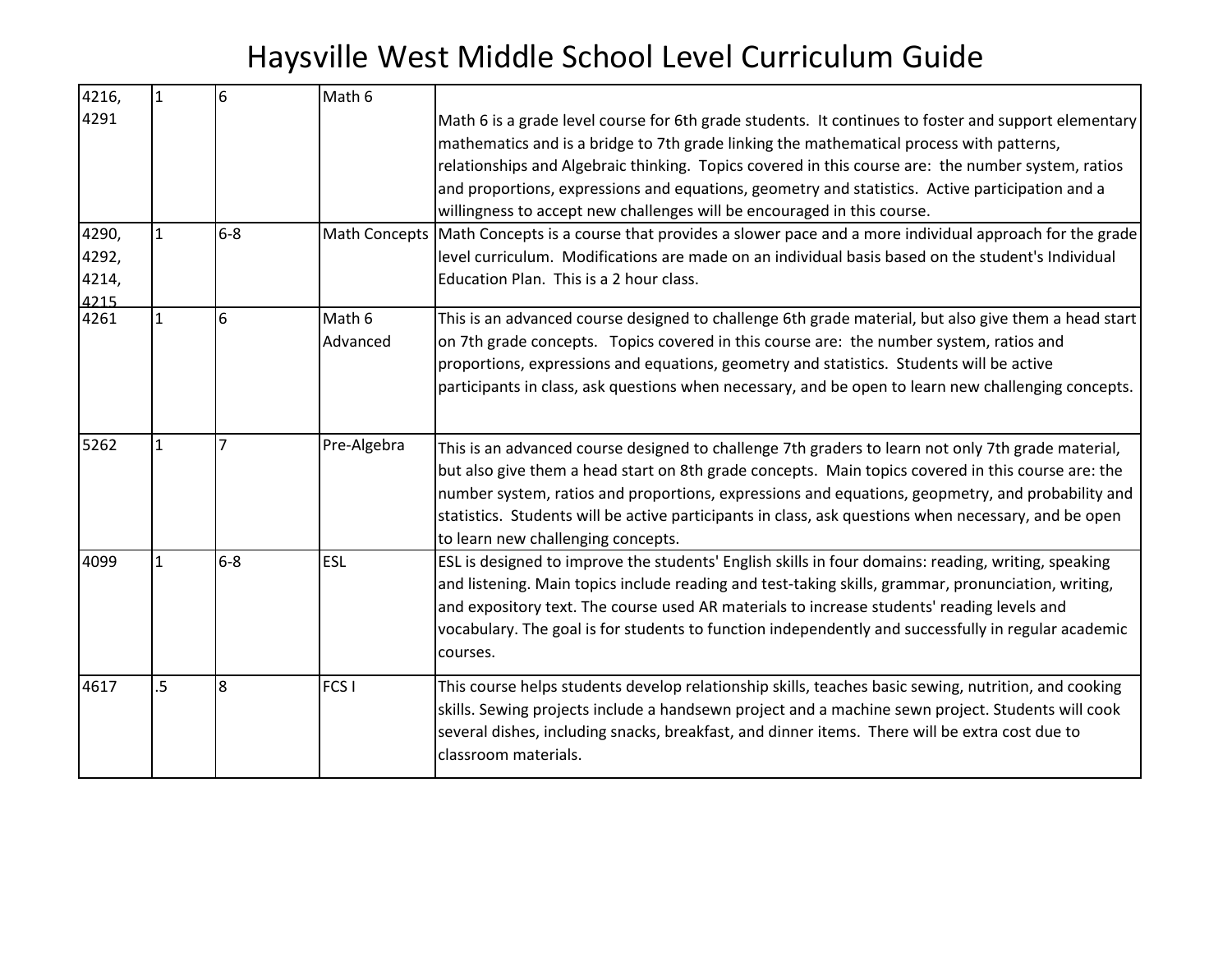| 4618                   | $\overline{5}$ | 8       | FCS II                      | This course is designed to give students a deeper understanding of the concepts of FCS. It builds a<br>stronger foundation for students who want to take follow-up courses at the high school level.<br>There are also more difficult sewing projects, an intro to interior design, and cooking labs built into<br>the course. Prereq is FACS1. There will be extra cost due to classroom materials. |
|------------------------|----------------|---------|-----------------------------|------------------------------------------------------------------------------------------------------------------------------------------------------------------------------------------------------------------------------------------------------------------------------------------------------------------------------------------------------------------------------------------------------|
| 4301                   | .5             | 8       | Focus on<br>Careers         | What to plan after middle school? In Focus on Careers, you will explore career interests and<br>discover qualities of good employees, and learn skills needed for employment. You will learn career<br>steps to find and keep a job and develop important skills to be a strong leader and effective team<br>member.                                                                                 |
| 4706                   | .5             | 6       | Physical<br>Education 6     | This course is designed to teach 6th grade students the benefits of leading a healthy lifestyle.<br>Students will understand and demonstrate the 5 healthy related components of physical education.<br>Students will engage in various individual and team activities designed to enhance physical fitness,<br>team work, respect towards others and social behaviors in a physical setting.        |
| 4770,<br>4771          | $\overline{5}$ | $7 - 8$ | PE Boys and<br>Girls        | This is a course designed to teach 7th and 8th grade students the benefits of leading a healthy<br>lifestyle. Students will be engaged in various individual and team activities, as well as lifetime carry<br>over activities.                                                                                                                                                                      |
| 4780,<br>4781          | 5 <sup>5</sup> | 7/8     | Physical<br><b>Training</b> | This course is designed to teach 7th and 8th graders the importance of a healthy lifestyle through<br>the use of physical training. Students will engage in activities that involve weightlifting,<br>cardiovascular training, speed training and agility training. The class focus is safety and the use of<br>proper technique when training.                                                      |
| 4791                   | $.5\,$         | $7 - 8$ | <b>Fitness Trends</b>       | This course engages the students in a variety of fitness activities that will increase muscular<br>strength, flexibility, muscular endurance, cardiovascular fitness and aerobic activities. This class is<br>open to 7th and 8th grade girls.                                                                                                                                                       |
| 4516,<br>4517,<br>1510 | $.5\,$         | $6 - 8$ | Gifted<br>Computers         | Gifted computers is at a per-grade-level course. Each class works on computer needs that will excel<br>skills that will help them in the technology based world.                                                                                                                                                                                                                                     |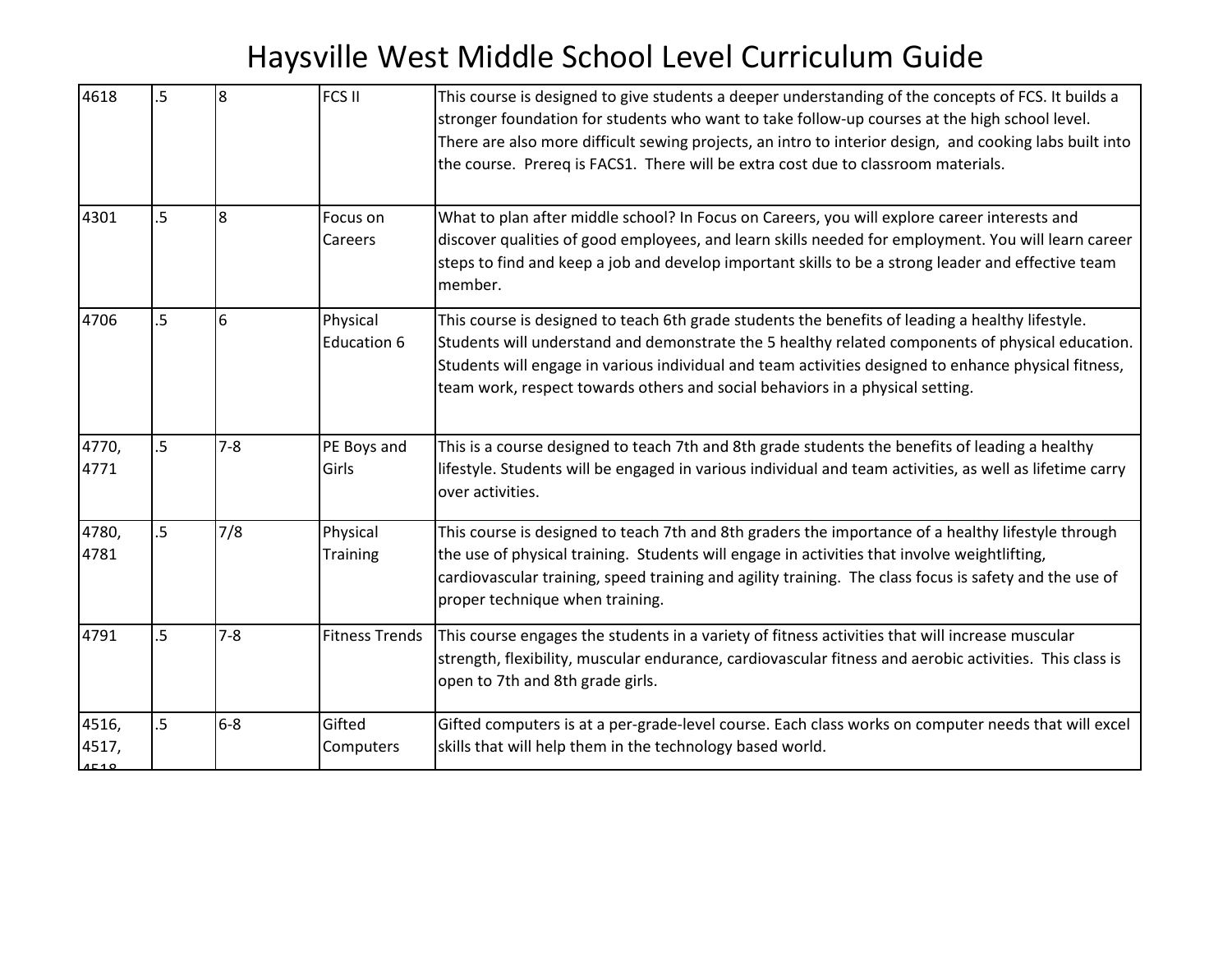| 4572 | $\overline{5}$ | $7 - 8$ | Computer 1  |                                                                                                                                                                                                                                                                                                                                                                                                                                                                                                                                                                                                         |
|------|----------------|---------|-------------|---------------------------------------------------------------------------------------------------------------------------------------------------------------------------------------------------------------------------------------------------------------------------------------------------------------------------------------------------------------------------------------------------------------------------------------------------------------------------------------------------------------------------------------------------------------------------------------------------------|
|      |                |         |             | Computer 1 is offered to 7th or 8th graders for one semester. Touch typing skills are reinforced in<br>this class. Students use Microsoft Word to produce, format, and edit documents. Microsoft Excel is<br>used to create spreadsheets using many different mathematical functions and to produce charts.<br>Presentations using animation and sound are prepared using Microsoft PowerPoint. Students also<br>prepare graphic organizers for projects using the program Inspiration, it is building as well on web<br>skills. Proper Internet searches and safety are discussed during the semester. |
| 4582 | $.5\,$         | $7 - 8$ | Computer 2  |                                                                                                                                                                                                                                                                                                                                                                                                                                                                                                                                                                                                         |
|      |                |         |             | This program has varied approach in garnering student interest in computers. The class begins with<br>a brief introduction to Micro Soft Works database. This is followed up by a music creation program<br>name Sony Acid music. Additionally, Photoshop and Ulead Cool 3d are used to create different<br>visual projects. Finally students are given time to create blueprints using Cad as well as web design.                                                                                                                                                                                      |
| 4561 | $.5\,$         | 6       | Keyboarding |                                                                                                                                                                                                                                                                                                                                                                                                                                                                                                                                                                                                         |
|      |                |         |             | Keyboarding class is offered to sixth graders for one semester. Students are taught proper touch<br>typing technique using a self-paced program. Through this program and typing drills, students<br>improve their speed and accuracy. A goal of 20+ words typed per minute and 92%+ accuracy is<br>desired for each student. During the second nine weeks of the course, students use their touch<br>typing skills to produce, format, and edit simple documents using Microsoft Word.                                                                                                                 |
| 4588 | $.5\,$         | $7 - 8$ |             | TV Productions TV production class is designed to learn about the media. Students develop a daily news show<br>which is aired every guided study. Students have to apply and be excepted into this class.                                                                                                                                                                                                                                                                                                                                                                                               |
| 4701 | $\overline{5}$ | 6       | Health      | Health is designed to allow students to explore the human body systems like the cardiovascular,<br>digestive, endocrine, excretory, muscular, nervous, respiratory and skeletal. It also focuses on the<br>four main aspects of health which are emotional, mental, physical and social. Finally, the student<br>will learn about how to care for themselves, nutrition, stress management, drugs/alcohol and<br>AIDS/HIV.                                                                                                                                                                              |
| 4616 | $.5\,$         | 6       | Life Skills | Life Skills is designed to give students an understanding how to build healthy relationships with<br>family, peers and other individuals in their lives. It also teaches the student the importance of<br>physical activity becoming a lifelong decision. Finally, the course focuses on how to budget life's<br>costs, how to read food labels, and how to prevent violence in schools.                                                                                                                                                                                                                |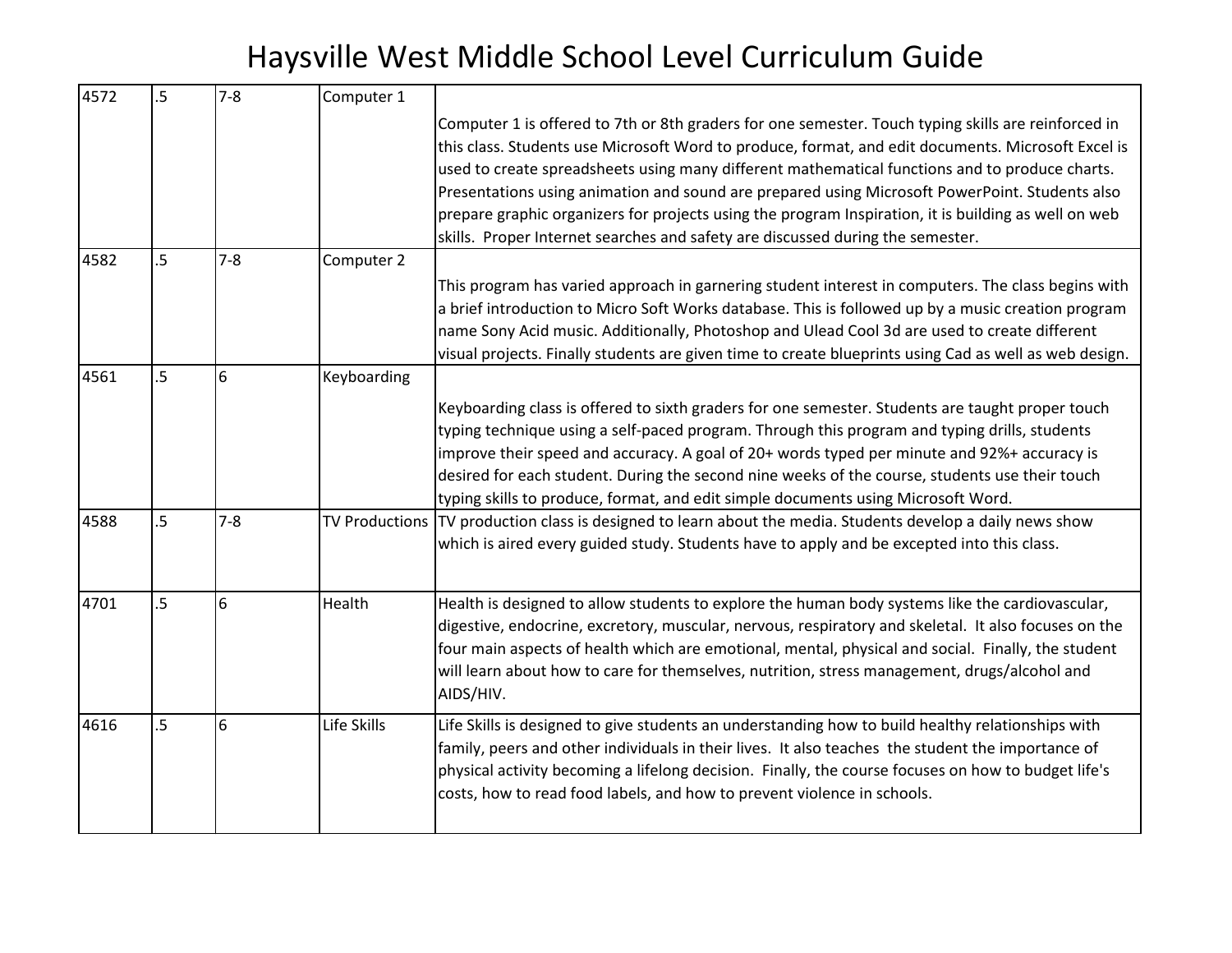| 4615 | $.5\,$         |                  | Leadworthy    | Teen Leadership is an introduction class on the important skills a student needs to be a positive<br>leader among their peer groups. It focuses on creating collaborative teams that agree on a social<br>contract, building good communication skills, developing community relations with other district<br>students of all age levels and challenging them to find their leadership potential.                                                                                           |
|------|----------------|------------------|---------------|---------------------------------------------------------------------------------------------------------------------------------------------------------------------------------------------------------------------------------------------------------------------------------------------------------------------------------------------------------------------------------------------------------------------------------------------------------------------------------------------|
| 4614 | $\overline{5}$ |                  | Leadworthy II | Leadership 2 is designed to focus on the leadership qualities learned in Teen Leadership with a more<br>intense approach with the hopes of the student becoming the best leader they can become at their<br>age. With the knowledge of these leadership skills and learning how to express positive behaviors<br>within diverse groups, the student will demonstrate the district's initiative for Positive Behavior<br>Intervention Supports.                                              |
| 4807 | $.5\,$         | $\overline{7}$   | Spanish 7     | Spanish 7 is a basic introductory course to the Spanish language and the various cultures associated<br>with the Spanish language. This semester-long class covers a wide range of vocabulary from<br>greetings, to food, to family. Students will be able to communicate on a very basic level after<br>completing this course.                                                                                                                                                            |
| 4818 | $\overline{5}$ | 8                | Spanish 8     | Spanish 8 is advanced middle school Spanish. Also a semester, Spanish 8 moves further into the<br>communication aspect of a foreign language. Students will utilize the textbook Expresate to help<br>them learn Spanish in a more in-depth fashion than in Spanish 7. Students will learn to express likes<br>and dislikes, have a conversation with a native speaker of Spanish, and even be able to be an MC for<br>a fashion show.                                                      |
| 4819 | $.5\,$         | 8                | Spanish 8 B   | Spanish 8 B is advanced middle school Spanish. Also a semester, Spanish 8 moves further into the<br>communication aspect of a foreign language. Students will utilize the textbook Expresate to help<br>them learn Spanish in a more in-depth fashion than in Spanish 7. Students will learn to express likes<br>and dislikes, have a conversation with a native speaker of Spanish, and even be able to be an MC for<br>a fashion show. This class will be counted as Spanish I at Campus. |
| 4481 | $.5\,$         | $\boldsymbol{8}$ | Art 8A        | 8A Art is a art class for 8th graders where a wide variety of mediums are explored. Students will<br>work with drawing, painting, ceramics, sculpture, printmaking, fiber arts, glass, and other art<br>mediums. An emphasis will be placed on incorporating art history, the elements and principles of<br>design, and other disciplines into our projects.                                                                                                                                |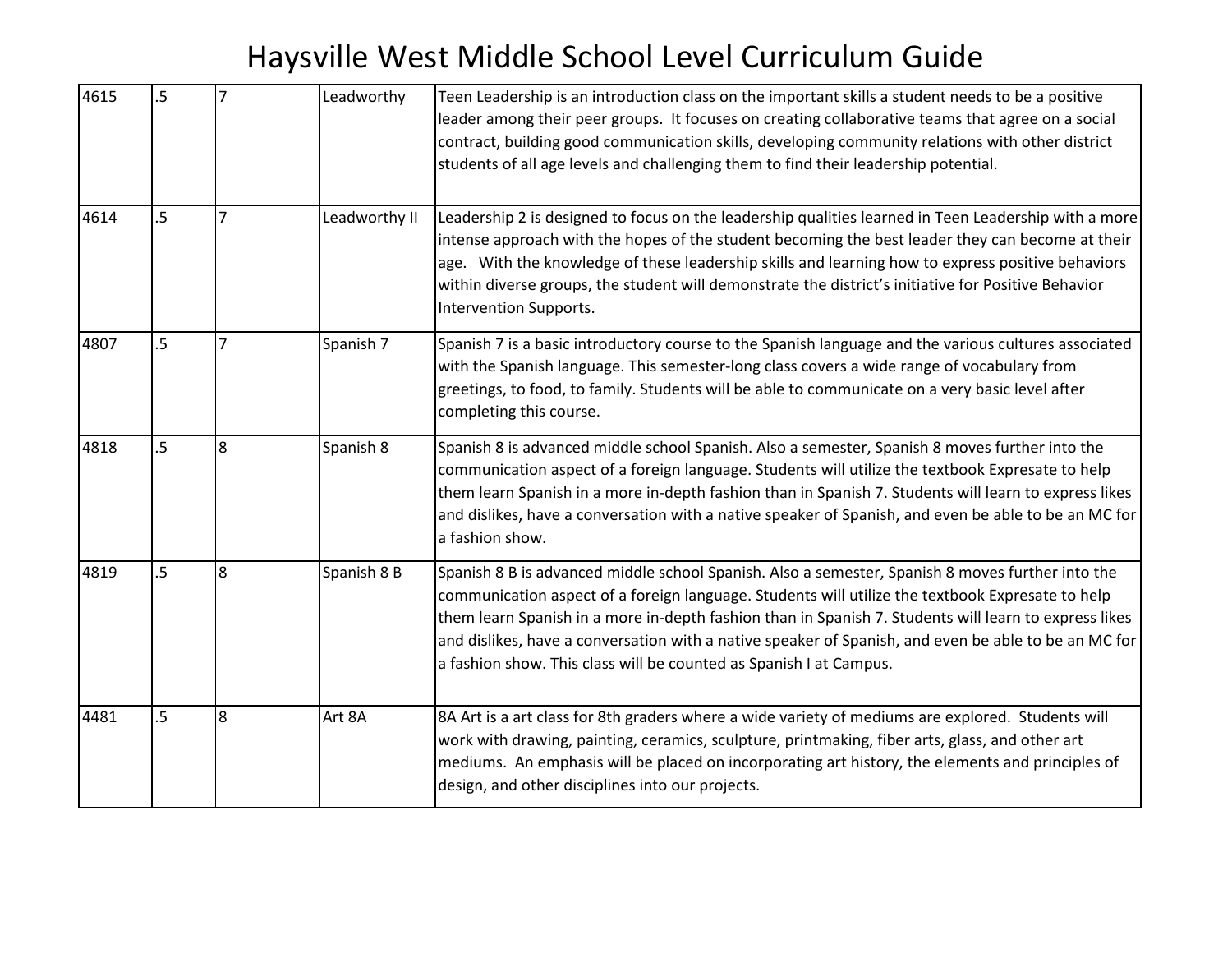| 4482                            | $5\phantom{.}$ | 8              | Art 8B              | 8B is a advanced art class. We will work with drawing, painting, ceramics, sculpture, printmaking,<br>fiber arts, glass, and other art mediums. An emphasis will be placed on incorporating art history,<br>the elements and principals of design, and other disciplines into our projects. In addition, we will<br>study and replicate styles and artists.                                                                                                                                                                                                                                                                                                                                                                                                                                                                            |
|---------------------------------|----------------|----------------|---------------------|----------------------------------------------------------------------------------------------------------------------------------------------------------------------------------------------------------------------------------------------------------------------------------------------------------------------------------------------------------------------------------------------------------------------------------------------------------------------------------------------------------------------------------------------------------------------------------------------------------------------------------------------------------------------------------------------------------------------------------------------------------------------------------------------------------------------------------------|
| 4407                            | 5 <sub>5</sub> | $\overline{7}$ | Art 7               | Art 7 is a beginning art class for 7th graders where a wide variety of mediums are explored. We will<br>work with drawing, painting, ceramics, sculpture, printmaking, fiber arts, glass, and other art<br>mediums. An emphasis will be placed on incorporating art history, the elements and principles of<br>design, and other disciplines into our projects.                                                                                                                                                                                                                                                                                                                                                                                                                                                                        |
| 4406                            | $5\phantom{.}$ | 6              | Art 6               | 6th Grade Art is a beginning art class where a wide variety of mediums are explored. Students will<br>work with drawing, painting, ceramics, sculpture, printmaking, fiber arts, glass, and other art<br>mediums. An emphasis will be placed on incorporating art history, the elements and principles of<br>design, and other disciplines into our projects.                                                                                                                                                                                                                                                                                                                                                                                                                                                                          |
| 4410,<br>4416,<br>4417,<br>4418 | $\mathbf{1}$   | $6-8$          | Choir 6 & 7/8       | Choir classes learn to use their vocal instrument correctly and read music fluently. Each choir sings<br>4 concerts throughout the year, once per 9 weeks. Choirs sing many styles of music, and lyrics in<br>several languages . 7th and 8th choirs compete at festival in the Spring. Additional opportunities<br>are given for students to do solo work and choreography as well.                                                                                                                                                                                                                                                                                                                                                                                                                                                   |
| 4411                            | $\mathbf{1}$   | $7 - 8$        | <b>Choir Treble</b> | Treble Choir is offered to $7th$ and $8th$ grade female students, by teacher recommendation. This choir<br>will be taught according to the National and State Music Standards. They learn "good singing"<br>techniques through sight singing, warm-up exercises and kinesthetic exercises, while exploring a<br>wide variety of repertoire. This choir performs on 4 concerts each year, as well as Pioneer League<br>Music Festival in the Spring. The festival gives students a chance to hear other choirs, as well as<br>provides an opportunity to sing a solo for a judge and receive written critiques of their<br>performances. Students in choir also have the opportunity to be selected for the Pioneer League<br>Honor Choir and the South Central Kansas Music Educators Association District Honor Choir in<br>November. |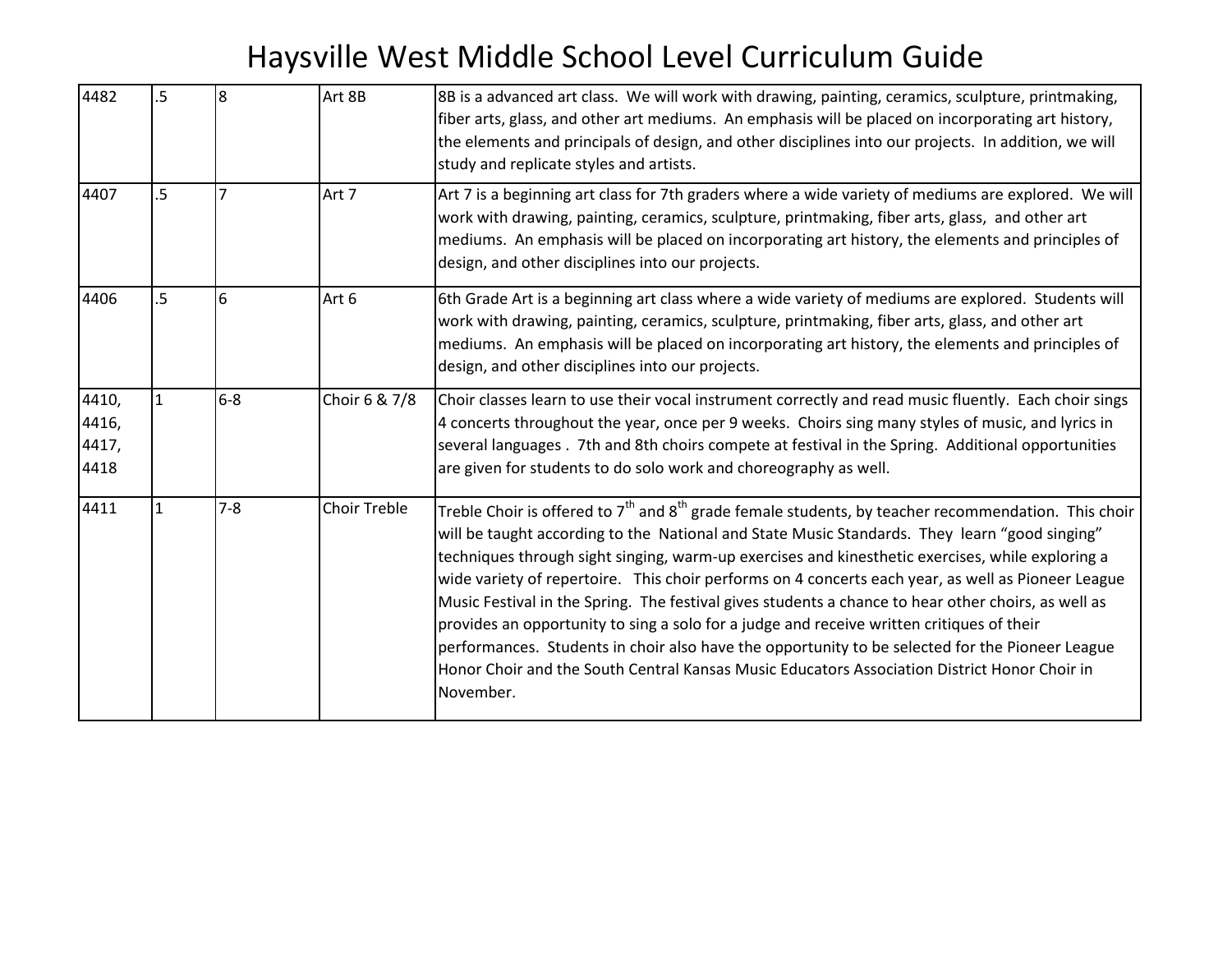| 4412                   |                | $7 - 8$ | Select Choir         | Select singers is for 7th and 8th grade students selected to be in the Silverback Singers. This choir is<br>taught according to the National and State Music Standards. They learn "good singing" techniques<br>through sight singing, warm-up exercises and kinesthetic exercises, while exploring a wide variety of<br>repertoire. This choir performs on 4 concerts each year, as well as Pioneer League Music Festival in<br>the Spring. The festival gives students a chance to hear other choirs, as well as provides an<br>opportunity to sing a solo for a judge and receive written critiques of their performances. Students<br>in choir also sing in the Pioneer League Honor Choir, South Central Kansas Music Educators<br>Association District Honor Choir and Festival of Music at Worlds of Fun. Enrollment in this choir by<br>approval of instructor. |
|------------------------|----------------|---------|----------------------|-------------------------------------------------------------------------------------------------------------------------------------------------------------------------------------------------------------------------------------------------------------------------------------------------------------------------------------------------------------------------------------------------------------------------------------------------------------------------------------------------------------------------------------------------------------------------------------------------------------------------------------------------------------------------------------------------------------------------------------------------------------------------------------------------------------------------------------------------------------------------|
| 4426,<br>4427,<br>4428 | $\mathbf{1}$   | $6 - 8$ | <b>Band</b>          | Band is a continuing class from each grade level and is taught according to the National and State<br>music standards. Students build upon fundamental training on their instrument and perform<br>literature that is appropriate to their level and ability. All three bands have at least one<br>performance per quarter. 7th and 8th grade students have opportunities to participate in honor<br>bands and the 7th and 8th grade bands participate in league music festival in the spring; which<br>provides an opportunity to play a solo for a judge and receive a written critique of their<br>performance. The 8th grade band also travels at the end of the year to perform at a music festival<br>at either Worlds of Fun or Frontier City.                                                                                                                   |
| 4401                   | $5\phantom{.}$ | 6       | <b>General Music</b> | A class designed to give 6th grade students an overview of music fundamentals, reading rhythms,<br>pitches, symbols, and guitar. Students are given opportunities to play a variety of instruments,<br>percussion as well as the keyboard. Contemporary artists and music styles are also covered in this<br>semester class. Some music composition and beginning guitar are also a part of the curriculum.                                                                                                                                                                                                                                                                                                                                                                                                                                                             |
| 4436,<br>4437,<br>4438 | $\mathbf{1}$   | $6 - 8$ | Orchestra            | Students in Orchestra play violin, viola, cello, and bass. The Orchestra performs a wide variety of<br>music that ranges from classical to contemporary at concerts each year. Eighth grade students<br>participate in the league music festival and a non-league music festival each spring.                                                                                                                                                                                                                                                                                                                                                                                                                                                                                                                                                                           |
| 4506                   | $.5\,$         | $6-8$   | <b>Gifted Lab</b>    | This course focuses on research projects based on individual student needs and interests. Addional<br>emphasis is placed on addressing unique learning abilities through advanced vocabulary studies,<br>public speaking, and learning styles.                                                                                                                                                                                                                                                                                                                                                                                                                                                                                                                                                                                                                          |